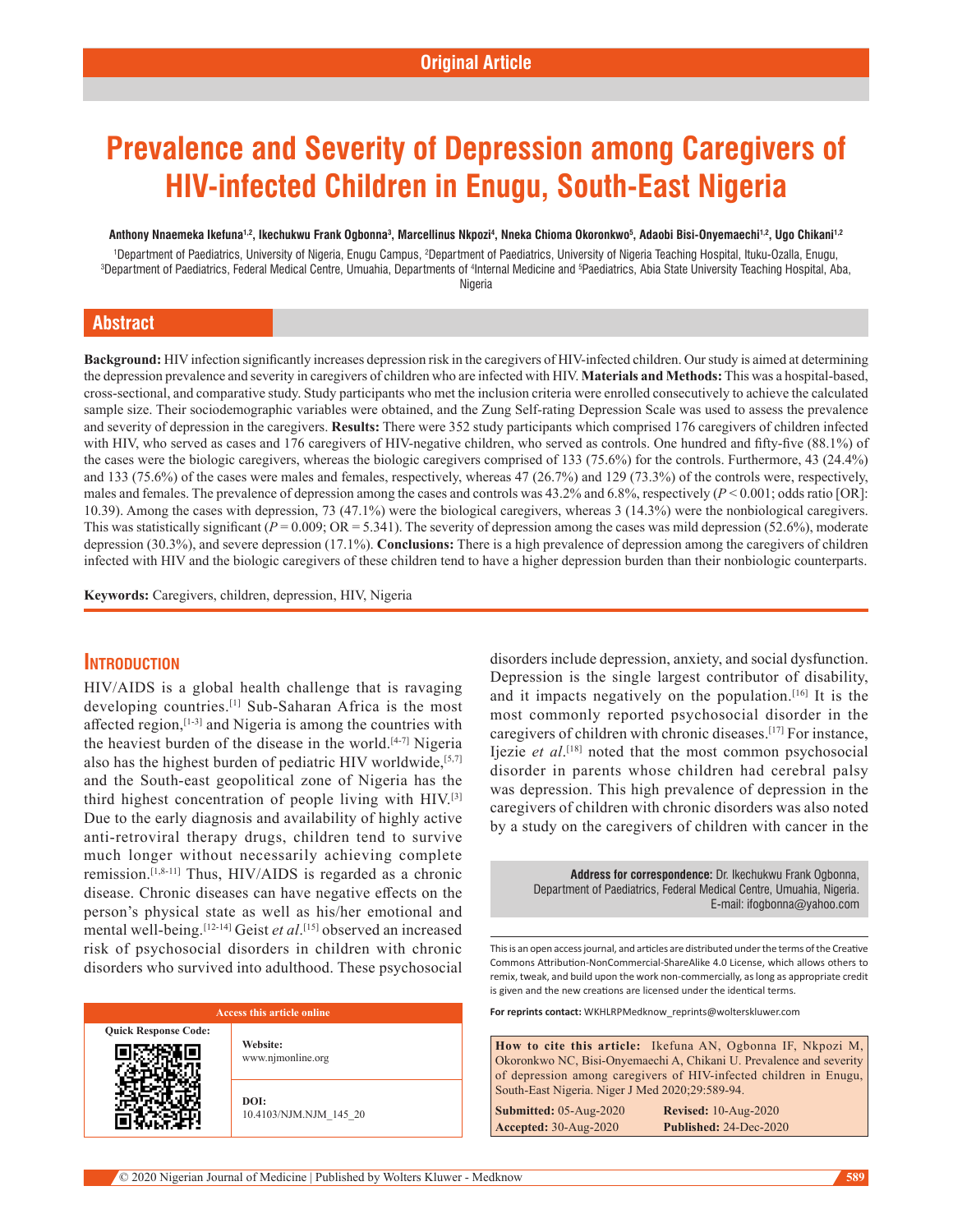Netherlands.[19] Altinda *et al*. [20] observed an increase in the incidence of depression in mothers whose children had cerebral palsy. This psychosocial disorder may result from the heavy financial burden associated with chronic diseases, chronic medication, stigmatization and discrimination, frequent hospital visits and hospitalization, and from the disease itself.[21] Risk factors that precipitate psychosocial disorders in chronic illnesses are also evident in HIV infection.[16,21,22] There has been documented evidence of a high prevalence of depression among people infected or affected by HIV.[23,24] For instance, Gonzalez *et al*. [25] noted that 36% of HIV‑infected individuals are likely to have depression. Bhatia and Munjal<sup>[17]</sup> documented a high prevalence of depression of 58.8% among HIV-infected individuals. Similarly, Petrushkin *et al*. [26] documented a prevalence of 54.3% in HIV-infected individuals, whereas Lwidiko *et al*. [24] noted a prevalence of depression of 32.8% in HIV‑infected children and adolescents. Caregivers who provide care and support for HIV‑infected children can also have depression.<sup>[27]</sup> However, there is a paucity of literature regarding depression in these caregivers. These include the study by Santiesteban *et al*. [28] in Cuba, who noted that 39% of caregivers of HIV‑infected children had depression. A similar study done by Wainaina<sup>[23]</sup> in Kenya documented a high prevalence of 64.5% with depression. Similarly, Abasiubong *et al*. [29] in a study of caregivers of HIV‑infected adults and children in Nigeria documented that depression was present in 65.2% of these caregivers. Except for the study by Santiesteban *et al*. [28] that noted mild and moderate depression severity rate of 60% and 40% of the caregivers, respectively, the earlier cited studies did no document the pattern of depression. Despite the high depression prevalence noticed in earlier studies, none has been done in our area of practice with a high burden of HIV/AIDS. With the knowledge of this high depression prevalence seen in the caregivers of HIV-infected children from documented studies done abroad<sup>[23,28]</sup> and considering the burden of HIV/AIDS in Enugu,<sup>[5]</sup> there is a need to determine the local burden of depression in the caregiver of HIV‑infected children. We, therefore, hypothesize that caregivers of HIV-infected children in Enugu will have higher depression prevalence than the caregivers of HIV‑negative children.

This study hopes to determine the prevalence of depression and severity among caregivers of children that are infected with HIV. This will help in the formation of a template for future studies. It will also make data available for the development of future studies on this topic. This will, in general, help to educate health-care workers on the importance of the mental health of caregivers and other family members of children who are infected with HIV.

# **Materials and Methods**

## **Study design**

This hospital-based study was cross-sectional and comparative in design.

#### **Study site**

This research was conducted at the Pediatric HIV clinic of UNTH, Enugu, South‑Eastern Nigeria. This clinic provides treatment, care, and support for both HIV‑infected and HIV‑exposed children.

## **Study population**

The study participants comprised of primary caregivers whose children aged between 2 and 15 years were infected with HIV and who were enrolled and receiving treatment in the pediatric HIV clinic of UNTH. This group of people served as cases. The controls for this study comprised of HIV‑negative caregivers of children with HIV-negative status and who were attending the children outpatient clinic of UNTH for acute illnesses or medical examinations for a medical certificate of fitness. A primary caregiver as defined in this study is the person with the utmost responsibility of providing care and support to the HIV-infected child.<sup>[23,30]</sup> These caregivers were further subdivided into biologic and nonbiologic caregivers, and a biologic caregiver in this context referred to a first-degree relative (a parent).

#### **Sample size determination**

The sample size was obtained using the statistical formula for prevalence studies, as documented by Araoye.[31]

#### **Inclusion criteria**

Primary caregivers who gave their consent and whose children were confirmed to be HIV‑infected were included in the study.

## **Exclusion criteria**

Primary caregivers whose children's HIV status are not known and who have children with other chronic disorders (such as epilepsy, cerebral palsy, or sickle cell anemia) under their care were excluded from this study.

## **Sampling method**

A consecutive sampling method was used to enroll study participants who met the inclusion criteria.

#### **Recruitment of study participants**

The HIV-infected children were matched for age and gender with the HIV-negative children before the recruitment of their caregivers. The cases and controls underwent HIV counselling and testing using the HIV testing national algorithm.

The caregivers' sociodemographic variable was collected by the researchers by means of a structured questionnaire designed for this purpose and their social classes were derived from Oyedeji's social classification.<sup>[32]</sup> In this classification, the educational level and the occupation of each of the caregivers were scored and the average of the scores, to the nearest whole number was documented. The scores were graded from 1 to 5. The higher the grading, the lower the social class. In this study, higher social class was represented by classes 1 and 2, the middle social class was represented by class 3, and the lower social class by classes 4 and 5. This stratification of social classes from Oyedeji's classification has also been done by other authors.[14,33-35]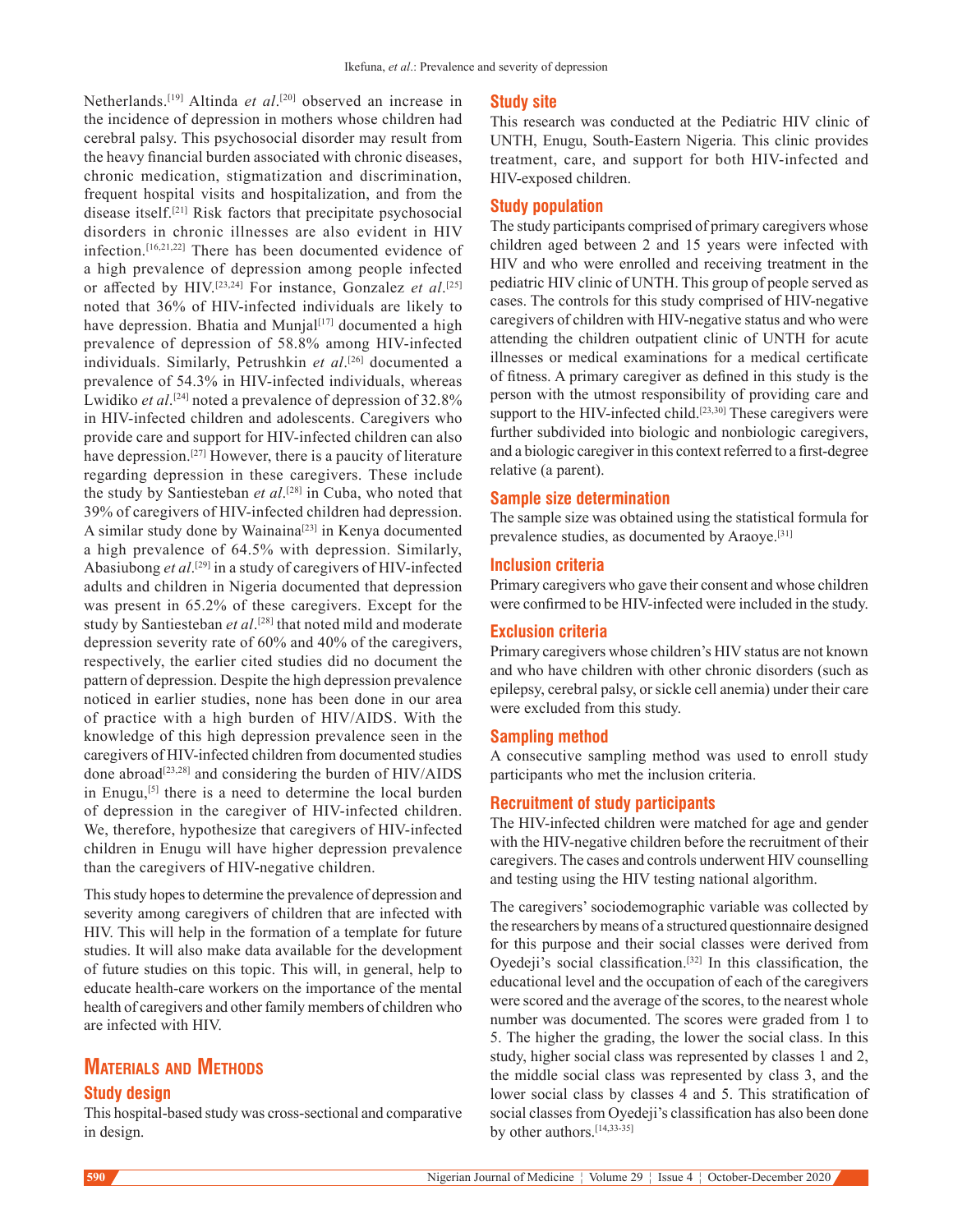The depression prevalence and severity in the caregivers were assessed using the Zung Self-rating Depression Scale (ZDS).<sup>[36,37]</sup> It has been validated and used in a number of studies in Nigeria.[38-40] ZDS is a 20‑item self‑administered questionnaire with a score of 1 to 4 for each item. The minimum raw score on the ZDS is 20, while the maximum is 80. Based on the ZDS scoring method,[36] all the scores on the 20 items were added, and their cumulative scores were converted to indices. This was done by dividing the caregivers' raw scores by 80 (the maximum raw score) and subsequently multiplying the outcome by 100. A ZDS index of 50 and above signified the presence of depression among these caregivers. In addition, a ZDS index of 50–59 indicated mild depression; 60–69 indicated moderate depression; while a ZDS index of 70 and above indicated severe depression.

#### **Pilot study**

A pilot study was carried out on 15 cases and 15 controls. This was to test the questionnaires for any ambiguity. At the end of the exercise, all the participants in the pilot answered the questions correctly. The caregivers who participated in this pilot were excluded from the main study.

#### **Ethical approval and consent**

Ethical approval by the health research and ethics committee of UNTH, Enugu, was obtained before the commencement of this research. The study participants were provided with enough details concerning the study. They were allowed to voluntarily opt‑in or out, without any form of inducement or gratification. At the end of this exercise, only those that consented were enrolled for the study. An informed consent form was filled and signed (or thumb‑printed) by the consenting caregivers.

## **Statistics and data analysis**

The data obtained were cleansed and analyzed using the Statistical Package for the Social Sciences (SPSS) software version 19 (SPSS Inc. Chicago, IL, USA). The assumption of normality of the data was done to test if the data was normally distributed. This showed normal distribution of the obtained data. Subsequently, descriptive statistics such as means and standard deviations were used to summarize the continuous variables such as the age of the caregivers and the cumulative depression scores of the caregivers, whereas frequencies and percentages were used to summarize the categorical variables such as the gender and socioeconomic classes of the caregivers. The outcome variables for caregivers of HIV-infected children were compared with those of controls and analyzed for statistical significance. Thus, Student's *t*-test was used to test for significance between the continuous variables such as the age and mean ZDS index scores of the caregivers of HIV‑infected children and their control group, whereas Chi‑square and logistic regression analyses were used to test for the association between the categorical variables such as the prevalence of the depression between the cases and controls. *P* < 0.05 was regarded as statistically significant, and all reported *P* values were two-sided.

## **Results**

This study lasted for 11 months with 352 caregivers enrolled. They comprised 176 caregivers of HIV-infected children aged between 2 and 15 years, who served as cases and 176 caregivers of HIV-negative, apparently healthy children of the same age bracket, who served as controls. One hundred and fifty-five (88.1%) of the caregivers of children infected with HIV were the biologic caregivers compared to 133 (75.6%) biologic caregivers of the HIV‑negative children. The mean age of the caregivers of HIV-infected children was  $38.81 \pm 9.54$  years, whereas the mean age of the controls was  $38.31 \pm 8.38$  years. The mean age, gender distribution, and socioeconomic classes of the caregivers were comparable. Table 1 shows the comparison between the type of caregivers, mean age, gender distribution, and the socioeconomic classes of the caregivers of the HIV‑infected children and HIV‑negative children.

The mean ZDS index score of the caregivers of HIV-infected children was  $53.09 \pm 9.61$  (range: 39.00–88.00) while that of the control  $44.85 \pm$  (range: 38.00–65.00). There was a significant difference in their mean ZDS index scores  $(t = 10.51, P \le 0.001)$ . Among the 176 caregivers of HIV-infected children in this study, 76 (43.2%) compared to 12 (6.8%) of the controls had ZDS indices in the depression range (ZDS index score  $\geq$  50). This difference was statistically significant (*P* < 0.001, odds ratio [OR]: 10.39). The caregivers of HIV‑infected children were ten times more likely to have depression than caregivers of HIV negative children. Table 2 shows the prevalence of depression in the caregivers of HIV‑infected and HIV‑negative children.

The prevalence of depression according to the type of caregivers revealed that biologic caregivers (47.1%) compared to nonbiologic caregivers (14.3%) had ZDS scores in the depression range. This finding was also statistically significant ( $P = 0.009$ ; OR = 5.341). Biologic caregivers of HIV‑infected children were five times more likely to have depression than the nonbiologic caregivers of HIV‑infected children. Among the caregivers (of these HIV‑infected children) who had depression, 32.4% of them compared to 10.8% were also living with HIV. Despite this high prevalence, there was no statistically significant difference between the HIV‑positive caregivers and their HIV‑negative counterparts ( $\chi^2$  = 0.023; *P* = 0.880). Tables 3 and 4 show the prevalence of depression according to the type and HIV status of the caregivers, respectively.

Out of the 76 caregivers of HIV-infected children with depression, 40 (52.6%), 23 (30.3%), and 13 (17.1%) had mild, moderate, and severe depression, respectively. Figure 1 shows the severity of depression, respectively, in the caregivers of HIV‑infected children.

# **Discussion**

The study's results showed that the prevalence rate of depression in the caregivers of children infected with HIV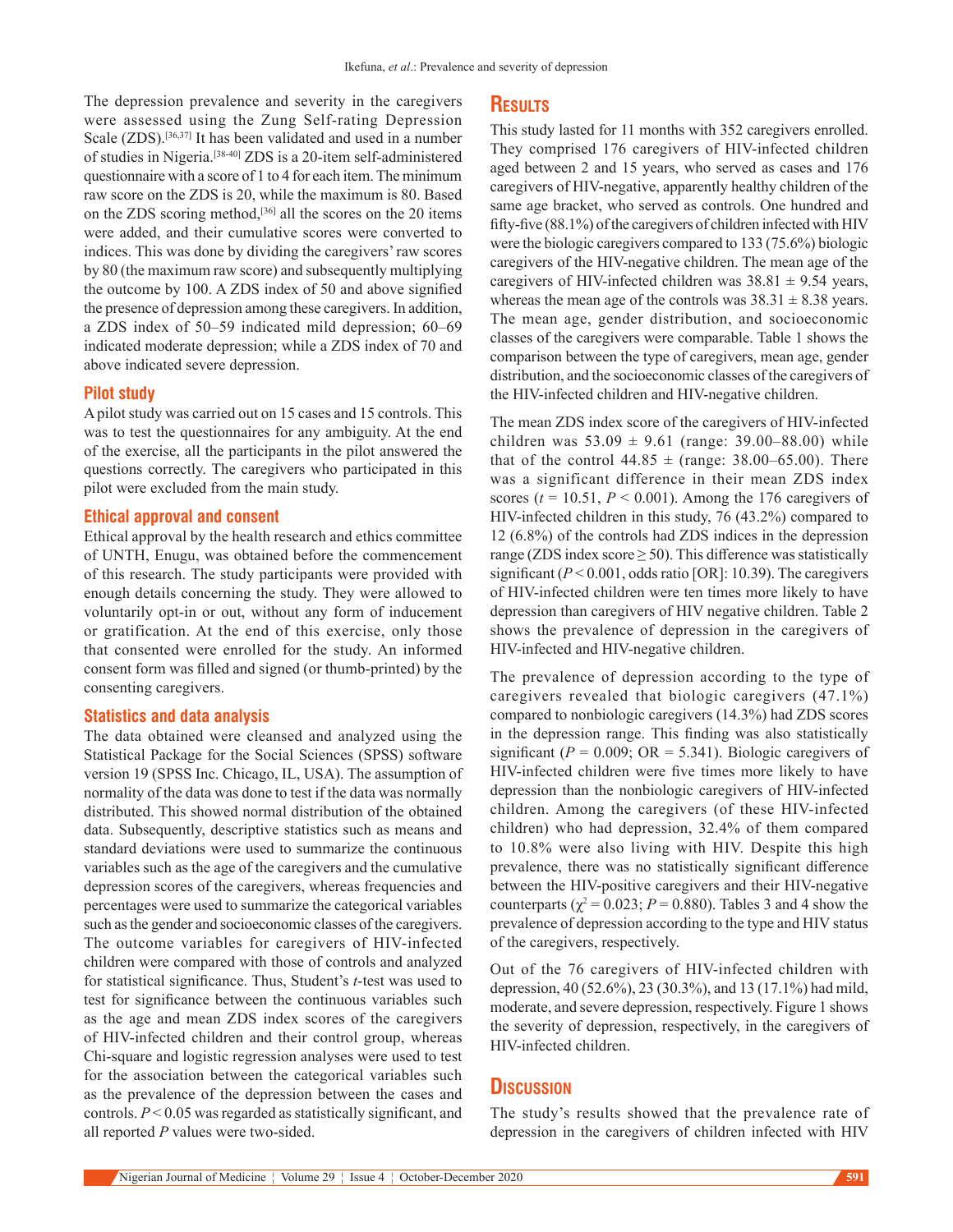| <b>Variables</b>  | <b>Caregivers of HIV-infected children</b> |                          |                          |           | <b>Caregivers of HIV-negative children</b> |                          |             | t         | $\chi^2$ | df     | P            |       |
|-------------------|--------------------------------------------|--------------------------|--------------------------|-----------|--------------------------------------------|--------------------------|-------------|-----------|----------|--------|--------------|-------|
|                   | n                                          | $n$ (%)                  | <b>Mean</b>              | <b>SD</b> | $\boldsymbol{n}$                           | $n$ (%)                  | <b>Mean</b> | <b>SD</b> |          |        |              |       |
| Type of caregiver | 176                                        |                          |                          |           | 176                                        |                          |             |           |          |        |              |       |
| Biologic          |                                            | 155<br>(88.1)            | $\sim$                   |           |                                            | 133<br>(75.6)            |             |           | ٠        | 10.356 | 1            | 0.001 |
| Nonbiologic       |                                            | 21(11.9)                 | $\overline{\phantom{a}}$ | ۰         |                                            | 43(24.4)                 | ۰           | ٠         | ٠        |        |              |       |
| Mean age          | 176                                        | $\overline{\phantom{a}}$ | 38.81                    | 9.54      | 176                                        | $\overline{\phantom{a}}$ | 38.31       | 8.38      | 0.522    | ۰      |              | 0.602 |
| Gender            | 176                                        |                          |                          |           | 176                                        |                          |             |           |          |        |              |       |
| Male              |                                            | 43 (24.4)                | $\overline{\phantom{a}}$ | ۰         |                                            | 47(26.7)                 | ۰           | ٠         | ٠        | 0.239  | $\mathbf{1}$ | 0.625 |
| Female            |                                            | 133<br>(75.6)            | $\sim$                   |           |                                            | 129<br>(73.3)            |             | ۰         | ٠        |        |              |       |
| <b>SEC</b>        | 176                                        |                          |                          |           | 176                                        |                          |             |           |          |        |              |       |
| Upper             |                                            | 19(10.8)                 | $\overline{\phantom{a}}$ | ۰         |                                            | 24(13.6)                 | ۰           | ۰         | ٠        | 1.618  | 2            | 0.445 |
| Middle            |                                            | 77(43.8)                 | $\overline{\phantom{a}}$ | ٠         |                                            | 83 (47.2)                | ۰           | $\sim$    | ٠        |        |              |       |
| Lower             |                                            | 80(45.5)                 | $\sim$                   |           |                                            | 69 (39.2)                | ۰           | ۰         |          |        |              |       |

## **Table 1: Comparison of the mean age, gender distribution and socioeconomic classes of the caregivers of HIV-infected and HIV-negative children**

SD: Standard deviation, SEC: Socioeconomic class, df: Degree of freedom

| Table 2: Prevalence of depression in the caregivers of HIV-infected and HIV-negative children |                                                             |                                                           |         |        |               |  |  |
|-----------------------------------------------------------------------------------------------|-------------------------------------------------------------|-----------------------------------------------------------|---------|--------|---------------|--|--|
| Depression (ZDS index score)                                                                  | <b>Caregivers of HIV-infected</b><br>children, <i>n</i> (%) | <b>Caregivers of HIV-negative</b><br>children, $n$ $(\%)$ |         | 0R     | 95% CI for OR |  |  |
| Yes $(\geq 50)$                                                                               | 76(43.2)                                                    | 12(6.8)                                                   | < 0.001 | 10.387 | 5.381-20.049  |  |  |
| No (< 50)                                                                                     | 100(56.8)                                                   | 164(93.2)                                                 |         |        |               |  |  |
| Total                                                                                         | 176                                                         | 176                                                       |         |        |               |  |  |
| ZDS, Zung Salf Dating Depression Scale CL: Confidence interval OD: Odds ratio                 |                                                             |                                                           |         |        |               |  |  |

S: Zung Self-Rating Depression Scale, CI: Confidence interval, OR:

| Table 3: Prevalence of depression according to the type of caregivers of the HIV-infected children |                              |                                   |       |       |               |  |
|----------------------------------------------------------------------------------------------------|------------------------------|-----------------------------------|-------|-------|---------------|--|
| Depression (ZDS index score)                                                                       | Biologic caregivers, $n$ (%) | Nonbiologic caregivers, $n$ $%$ ) |       | 0R    | 95% CI for OR |  |
| Yes $(\geq 50)$                                                                                    | 73 (47.1)                    | 3(14.3)                           | 0.009 | 5.341 | 1.512-18.874  |  |
| No (< 50)                                                                                          | 82(52.9)                     | 18 (85.7)                         |       |       |               |  |
| Total                                                                                              | 155                          | 21                                |       |       |               |  |

ZDS: Zung Self-Rating Depression Scale, CI: Confidence interval, OR: Odds ratio



**Figure 1:** Severity of depression among the caregivers of HIV-infected children

is 43.2%, and it favorably compares with that of 38.5% documented by Santiesteban *et al*. [28] in Cuba, but is lower than the values of 65.2% and 64.5% reported by Abasiubong et al.<sup>[29]</sup> in Niger-Delta and Wainaina<sup>[23]</sup> in Nairobi, respectively.

The high prevalence in the study by Abasiubong *et al*. [29] may be attributed to the fact that their subjects included the caregivers of both HIV-infected adults and children while the participants in this study involved only the caregivers of HIV-infected children. Since their study of caregivers was on two populations (HIV‑infected children and adults), there is a tendency to have a high prevalence of depression when compared to this study that involved only the caregivers of HIV‑infected children. Furthermore, the difference in the prevalence between this study and that of Wainaina<sup>[23]</sup> may be attributed to the different sample sizes and psychometric tests administered. The participants in this study comprised 176 caregivers, whereas Wainaina<sup>[23]</sup> studied 228 caregivers. While this study used ZDS as the psychometric tool, Wainaina<sup>[23]</sup> used Becks Depression Inventory to assess depression. These may have resulted in the observed differences in their prevalence rates.

The effect of depression on the caregivers of children who have other chronic illnesses have been documented by the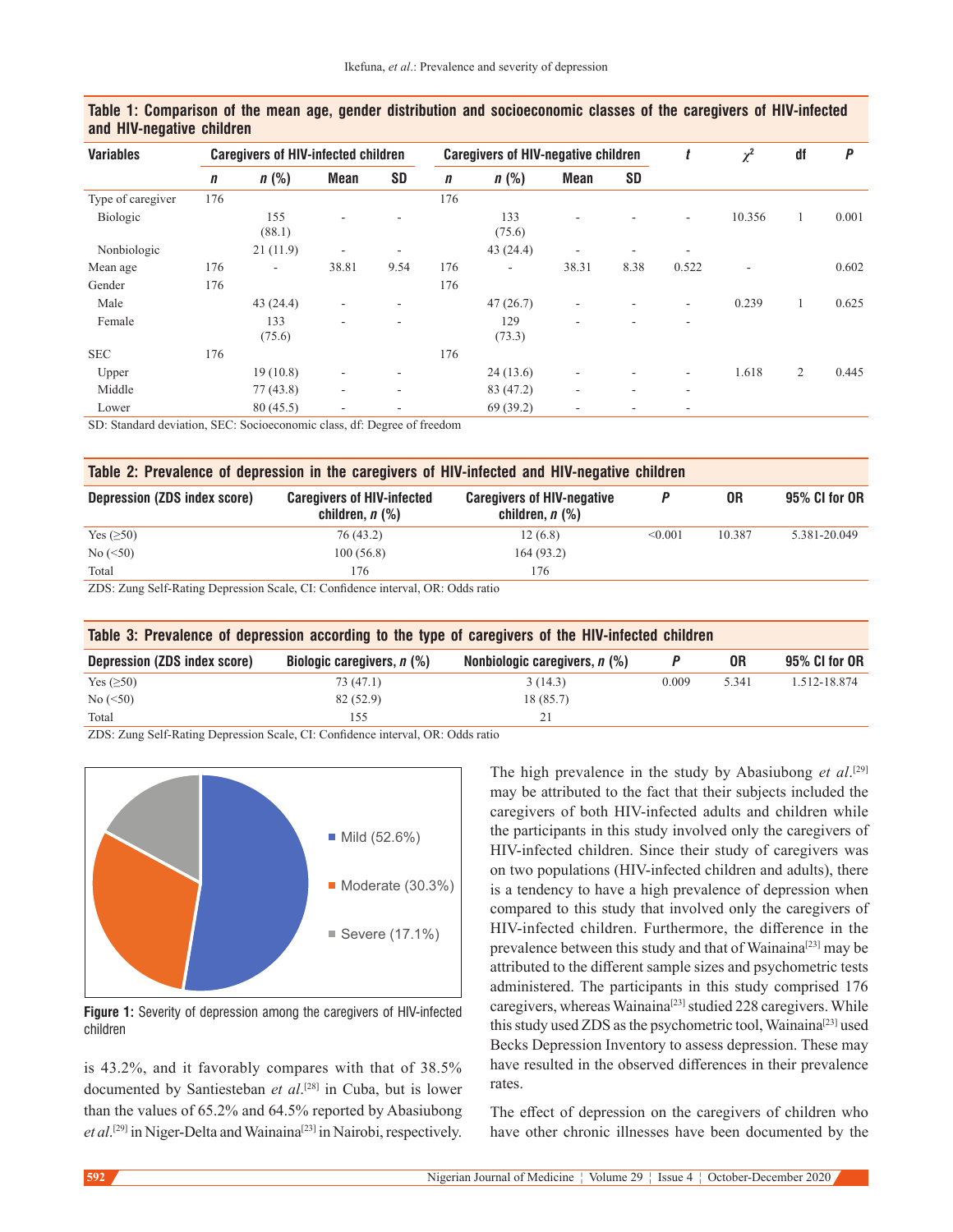## **Table 4: Prevalence of depression according to the HIV status of the caregivers of the HIV-infected children**

| <b>Depression (ZDS)</b><br>index score) | <b>HIV-positive</b><br>caregivers, n (%) | <b>HIV-negative</b><br>caregivers, $n$ $(\%)$ | Total |
|-----------------------------------------|------------------------------------------|-----------------------------------------------|-------|
| Yes $(\geq 50)$                         | 57 (32.4)                                | 19(10.8)                                      | 76    |
| No (< 50)                               | 74 (42.1)                                | 26(14.8)                                      | 100   |
| Total                                   | 131                                      | 45                                            | 176   |

*n*=176; df=1;  $\chi^2$ =0.023; *P*=0.880. ZDS: Zung Self-Rating Depression Scale

researchers.[18,41-43] Such documentations revealed an increase in the burden of depression, just like the HIV-infected caregivers. For instance, Ijezie *et al*. [18] in Enugu reported prevalence as high as 84% for depression in first-degree relatives with cerebral palsy, whereas Bhatia and Munja $l^{[17]}$  in a Kenyan reported 79% as the prevalence rate of depression in caregivers whose children presented with intellectual disability. Similarly, Lima et al.<sup>[42]</sup> in North-eastern Brazil documented 36.8% prevalence in caregivers whose children were undergoing renal replacement therapy. Furthermore, Altinda *et al*. [20] in Istanbul noted a significant difference in the burden of depression between mothers whose children had cerebral palsy and their controls. These observations are in keeping with the findings of this study. This may highlight the fact that caregivers whose children have chronic diseases (including HIV/AIDS), have a higher burden of depression when compared with others. This may be explained by the constant stress, lack of social support, and the severe financial challenge attached to the care of children with chronic illnesses.

The findings from our study also showed that there was a significantly high prevalence of depression among biologic caregivers of HIV‑infected children. This observation has also been documented by some authors.[23,28,29] The high prevalence rate of depression among biologic caregivers may be explained by the role parents, especially women, play in the continuous provision of care and support to their HIV‑infected and uninfected families, including children. They are generally the custodian of family health in the society. Our study also showed that, as high as 32.4% of the caregivers who had depression, also had an existing HIV infection. This was also noted by Santiesteban *et al*.<sup>[28]</sup> This may be explained by the stressful and rigorous burden of care and support both to themselves and their HIV‑infected and HIV‑negative family members. Despite this observation and to the researchers' surprise, this present study did not find any significant difference in depression prevalence between HIV‑positive caregivers and their HIV‑negative counterparts. The possible reason for this observation may be that, despite the possibility of HIV infection noted in the caregivers contributing to the depression burden in them, caring for the HIV‑infected child may also trigger some stressors and result in psychological stress to the caregivers irrespective of their HIV status.

This study showed that 52.6%, 30.3%, and 17.1% of the caregivers of HIV-infected children had mild, moderate, and severe depression, respectively. The high prevalence of depression severity was also reported by Santiesteban *et al*. [28] Sixty per cent and 40% of these caregivers in their study had mild and moderate depression, respectively, and none of them presented with severe depression.

# **Conclusions**

There is a high prevalence of depression among the caregivers of HIV‑infected children in our environment. The biologic caregivers are more prone to depression burden more than the nonbiologic caregivers. Thus, there is a need to provide mental health assistance to families, especially first-degree relatives, affected by HIV/AIDS.

#### **Financial support and sponsorship** Nil.

#### **Conflicts of interest**

There are no conflicts of interest.

# **References**

- 1. Yogev R, Chadwick EG. Acquired Immunodeficiency Syndrome. In: Kliegman RM, Behrman RE, Jenson HB, Stanton BF, editors. Nelson Textbook of Pediatrics. 18<sup>th</sup> ed.. Philadelphia: WB Saunders; 2007. p. 1427‑43.
- 2. Tindyebwa D, Kayita J, Musoke P, Eley B, Nduati R, Coovadia H, *et al.* editors. Handbook of Paediatric AIDS in Africa. 1st ed.. Kampala: Kluwer academic publishers; 2004.
- 3. The Global HIV/AIDS Epidemic. Fact Sheet on US Global Health Policy; December, 2012.
- 4. Bashorun A, Nguku P, Kawu I, Ngige E, Ogundiran A, Sabitu K, *et al*. A description of HIV prevalence trends in Nigeria from 2001 to 2010: What is the progress, where is the problem? Pan Afr Med J 2014;18 Suppl 1:3.
- 5. Country Progress Report. Global AIDS Response, Federal Republic of Nigeria; 2012. p. 19‑22.
- 6. Fact Sheet on Women, Girls and HIV in Nigeria. National Agency for the Control of AIDS. Available from: http://naca.gov.ng/content/ view/419/lang, en/. [Last accessed on 2013 Jun 21].
- 7. Ogunbosi BO, Oladokun RE, Brown BJ, Osinusi KI. Prevalence and clinical pattern of paediatric HIV infection at the University College Hospital, Ibadan, Nigeria: A prospective cross‑sectional study. Ital J Pediatr 2011;37:29.
- 8. Mahungu TW, Rodger AJ, Johnson MA. HIV as a chronic disease. Clin Med (Lond) 2009;9:125-8.
- 9. Deeks SG, Lewin SR, Havlir DV. The end of AIDS: HIV infection as a chronic disease. Lancet 2013;382:1525‑33.
- 10. HIV as a Chronic Disease: Dealing with Life-Long Treatment in Africa. Institute of Tropical Medicine Antwerp; March, 2014. Available from: http://www.sciencedaily.com/releases/2014/03/140328075815. htm. [Last accessed on 2015 Jan 15].
- 11. Bachanas PJ, Kullgren KA, Schwartz KS, McDaniel JS, Smith J, Nesheim S. Psychological adjustment in caregivers of school-age children infected with HIV: Stress, coping, and family factors. J Pediatr Psychol 2001;26:331‑42.
- 12. Yach D, Hankes C, Gould L, Hofman KJ. The global burden of chronic disease. JAMA 2004;291:21.
- 13. Li H, Ge S, Greene B, Dunbar‑Jacob J. Depression in the context of chronic diseases in the United States and China. Int J Nurs Sci 2019;6:117‑22.
- 14. Ogbonna IF, Emodi IJ, Ikefuna AN, Ojinnaka NC. Prevalence and pattern of psychosocial disorders among caregivers of HIV‑infected children in Enugu, South‑Eastern Nigeria. J Trop Pediatr 2019;65:107‑13.
- 15. Geist R, Grdisa V, Otley A. Psychosocial issues in the child with chronic